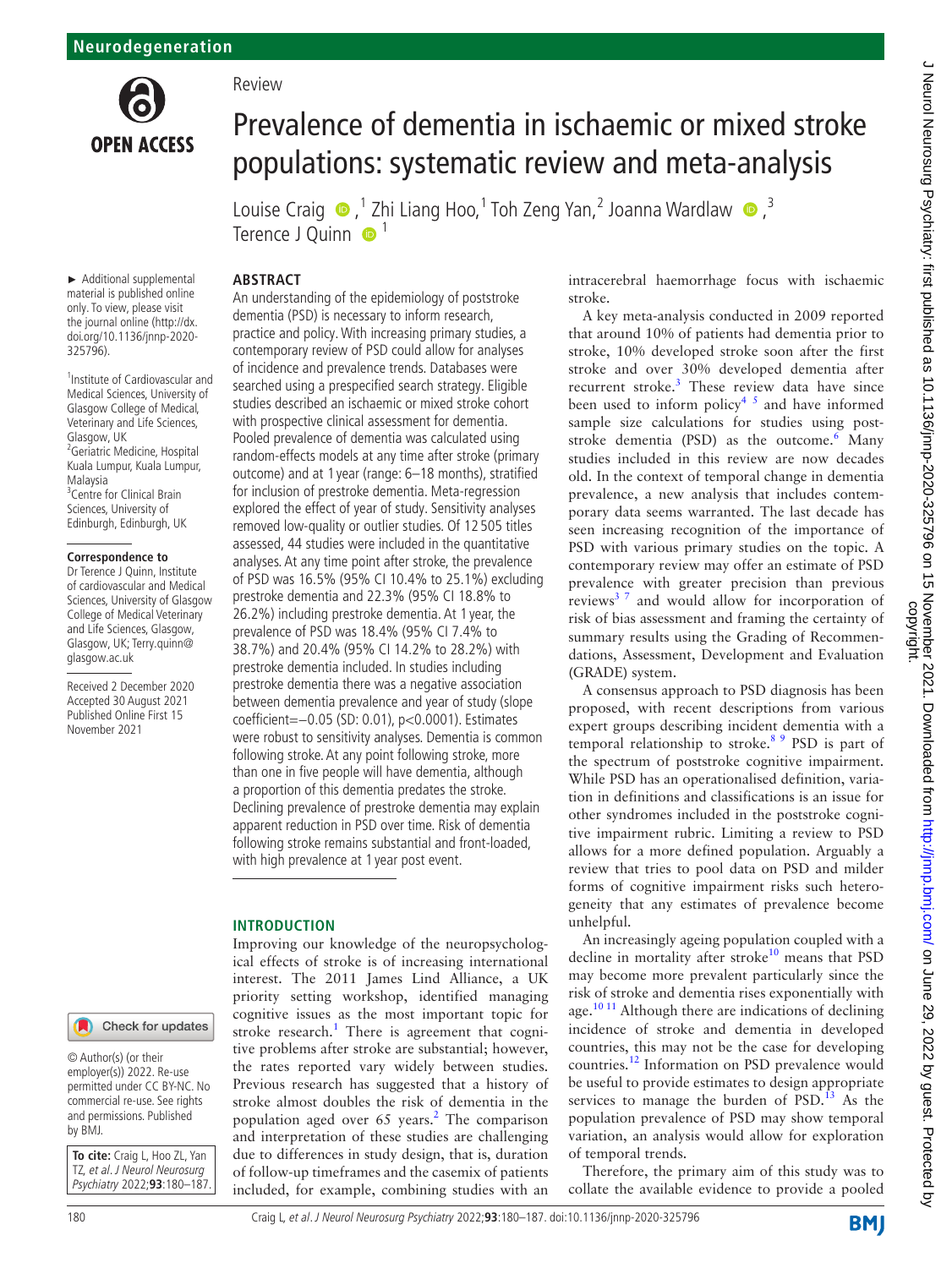prevalence of dementia after ischaemic or mixed stroke. Our secondary aims were to explore subgroups of interest, to assess the effects of study quality and to explore potential heterogeneity in terms of time since stroke, presence of prestroke dementia, recurrent stroke, setting and year of study.

### **METHODS**

This review was conducted in adherence with the Preferred Reporting Items for Systematic Reviews and Meta-Analyses guidelines<sup>[14](#page-6-10)</sup> ([online supplemental files 2 and 3\)](https://dx.doi.org/10.1136/jnnp-2020-325796). We used a validated search strategy from an existing review for our primary search. We adapted the search strategy to the focus of our review, limiting to studies of PSD only. We included primary studies published in peer-reviewed journals that included people who had ischaemic stroke, transient ischaemic attack or undifferentiated stroke cohorts and reported quantitative data on the occurrence of PSD at any time point after the stroke event. We accepted any clinical diagnostic assessment, provided it was based on a recognised classification, for example, the Diagnostic and Statistical Manual of Mental Disorders  $(DSM)^{15}$  or the International Classification of Diseases (ICD). No restrictions were placed on country, written language or year of publication.

We excluded studies where the primary population of interest was exclusively intracerebral haemorrhage, subarachnoid haemorrhage or traumatic brain injury as all these groups have distinct cognitive recovery profiles. The following types of studies were also excluded: case studies with too few patients to gain reliable conclusions (less than 20 patients); case–control studies and randomised control trials, as they would not give representative population data; and studies that did not use a recognised clinical classification criterion, for example, the use of a single screening tool such as the Mini Mental State Examination or the Montreal Cognitive Assessment without an accompanying clinical diagnostic assessment. Abstracts, letters, editorials and commentaries were also excluded.

#### **Search methods for identification of studies**

Our search syntax used a combination of exploded medical subject headings 'dementia' or 'vascular dementia' or 'multiinfarct dementia' and 'stroke'.<sup>3</sup> We searched MEDLINE (OVID) and EMBASE (OVID) electronic databases from 2008 (to capture any in press papers that may have been missed in the 2009 search) to July 2019 and conducted forward and backward citation searching of included studies. To identify earlier studies, we assessed the inclusion and exclusion lists of the previous review. We reassessed all studies against our revised inclusion and exclusion criteria. We also hand-searched the following journals for relevant articles published between January 2009 and July 2019: *Stroke* (American Heart Association), *International Journal of Stroke* (World Stroke Organization) and *European Stroke Journal* (European Stroke Organisation). If relevant abstracts were identified but the papers were not available, we contacted the author regarding publication status. Similarly, where relevant data were not available in the published manuscript, we contacted the study authors. As a validation exercise, we cross-checked our selected titles with other reviews that have a stroke cognition focus and no new titles were found.<sup>7816</sup>

#### **Selection process and data extraction**

All aspects of the selection process were completed by two reviewers (ZLH, TZY). Reviewers were blind to each other's data extraction; data were compared and discrepancies resolved with access to a third arbitrator (TJQ) as required. We extracted

data from eligible papers using a prespecified and piloted proforma, based on the Cochrane data extraction tool $17$  and designed to be harmonised with the original study. We collected data on prevalence of dementia (proportion, with corresponding measure of uncertainty), details of the cohort and the methods used to ascertain stroke and dementia status. Where the time point of assessing PSD was not reported, an assumption was derived using the reported dates of cohort inception and the date of paper publication [\(online supplemental S1,S2](https://dx.doi.org/10.1136/jnnp-2020-325796)).

### **Data analysis**

The primary outcome for the analysis was prevalence of PSD at any time post stroke, stratified by inclusion or exclusion prestroke dementia. The secondary outcomes were prevalence of PSD at 1year (allowing for studies with relevant data within a 6–18months range), stratified by inclusion and/or exclusion of prestroke dementia, and prevalence of prestroke dementia, noting whether prestroke dementia was measured at the time of stroke or only in those patients who survived to follow-up assessment. We calculated point estimates with 95% CI for all these analyses. Study heterogeneity was expected so we used random-effect models throughout.

# Subgroup analysis

We explored heterogeneity across a series of predefined subgroups of interest: stroke type, which included three levels: first-ever stroke (FES), recurring stroke (RS) or mixed population (cohorts which consisted of both FES and RS populations, yet prevalence data were not reported separately for each population); setting (hospital-based or community-based study); contemporary (published within the previous 10 years) or historical (published more than 10 years ago); and the country's level of income using the WHO classification (high-income or middleincome or low-income country).<sup>18</sup> These subgroup analyses were conducted for the primary outcome and limited to stroke type for the secondary outcome. Data on PSD were pooled at the following time points: baseline to 3months, 6months, 12–18 months, 2–5years and ≥6 years. Due to availability of data, the denominators used for the subgroup analyses were those reported for the inception cohort and therefore may vary from the denominators used in the main analysis which were subject to attrition [\(online supplemental S3–S5](https://dx.doi.org/10.1136/jnnp-2020-325796)).

#### Sensitivity analysis

We removed studies considered to be outliers from the metaanalysis to examine the effect on the pooled prevalence. Outliers were identified if the study's CI did not overlap with the CI of the pooled effect.<sup>19</sup> If the analysis is robust then there should be minimal change in the pooled estimate. $20$  We further performed sensitivity analysis restricting to those studies judged as low or moderate quality.

#### Meta-regression analysis

To explore any temporal change in PSD prevalence, we performed a meta-regression of dementia prevalence at any timeframe against the year of study recruitment. Where a cohort was recruited over a longer time period than 1year, we used the study midpoint. We used Spearman's correlation to test the association between study quality (ordinal sum of risk of bias assessment) and the year of study recruitment. All quantitative analyses were performed using Comprehensive Meta-Analysis V.2.2 (USA) and Statistical Package for the Social Sciences (SPSS) V.26.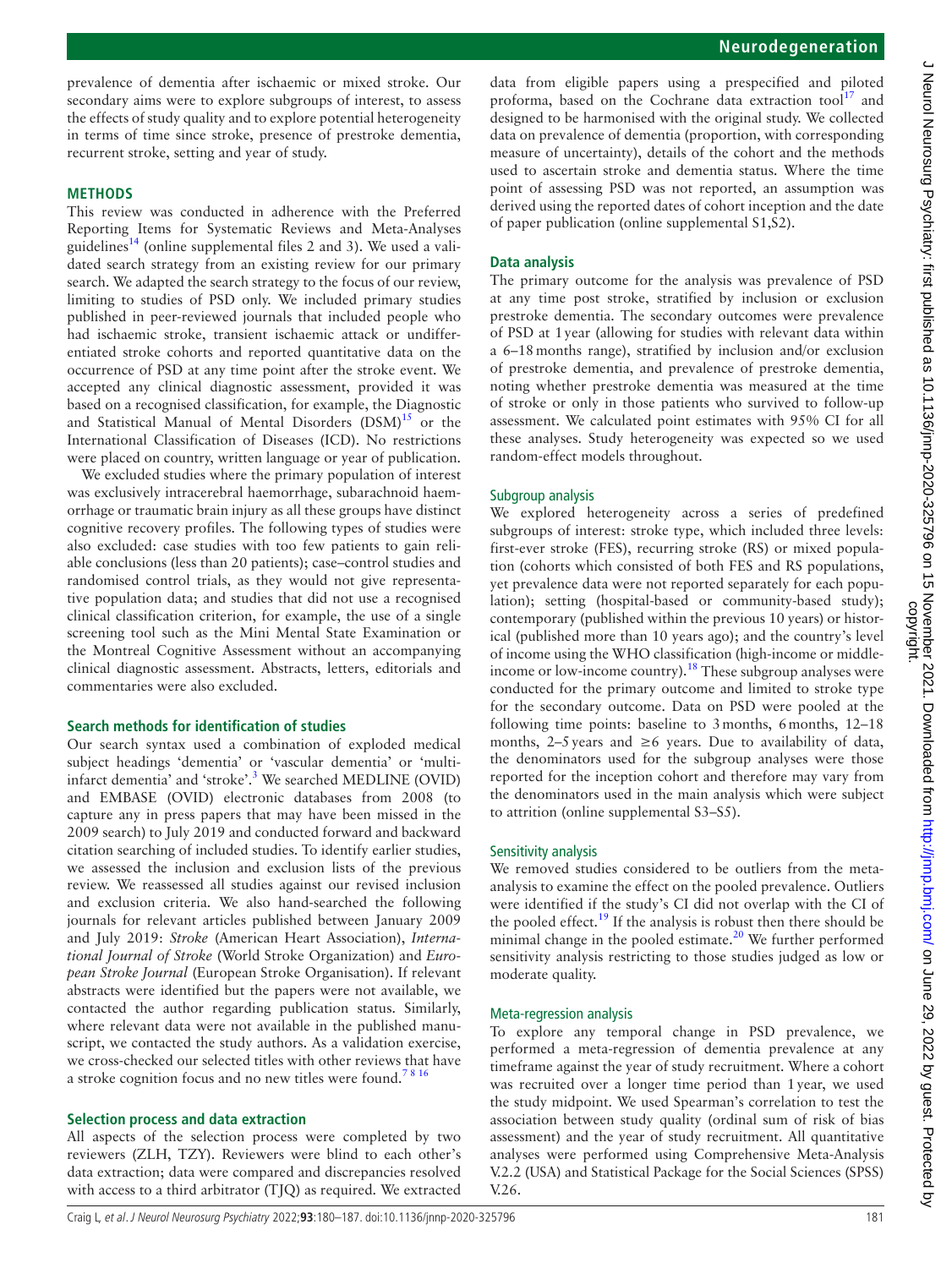#### **Quality of assessment**

We appraised the methodological quality and level of bias using the Newcastle-Ottawa Scale (NOS) for observational studies.<sup>2</sup> We assessed individual studies including those in the original study using seven relevant items, classified into three categories: the selection of the study groups, the comparability of the groups and the ascertainment of outcome of interest for cohort studies [\(online supplemental file 3](https://dx.doi.org/10.1136/jnnp-2020-325796)). Points were awarded for each quality item, and the highest quality studies were awarded up to 8 points. No formal cut-offs exist to define low or high risk of bias with the NOS. Therefore, we used cut-offs previously described to form the basis of our scoring system and to pair the score with traffic light coding.<sup>22–25</sup> Studies with 0–2,  $3-5$  and 6–8 points represented low, moderate and high quality, respectively. Findings from quality assessment informed a sensitivity analysis limited to studies of high quality.

### Publication bias

Publication bias was assessed by visual inspection of the funnel plots and complemented with statistical testing using Egger's weighted regression and Begg's rank correlation test. P<0.05

was considered to be suggestive of statistically significant publication bias. $26$ 

#### Strength of evidence

An assessment of overall strength of evidence based on the GRADE framework, modified to be suitable for an observa-tional epidemiology question, was performed.<sup>[27](#page-6-20)</sup> Risk of bias, consistency of results (heterogeneity), directness (applicability of included studies to research question), precision (based on CIs of summary estimate) and publication bias (funnel plot) were all assessed.

### **RESULTS**

The search identified 12505 articles. After deduplication and screening of titles and abstracts, 128 full-text articles were assessed ([figure](#page-2-0) 1). Data were extracted from 27 studies that meet the eligibility criteria and were included in the review ([online supplemental S1–S27](https://dx.doi.org/10.1136/jnnp-2020-325796)). Fifteen studies from the 17 papers included in the previous meta-analysis for PSD prevalence were also included ([online supplemental S28–S41, S44](https://dx.doi.org/10.1136/jnnp-2020-325796)). Two studies



<span id="page-2-0"></span>**Figure 1** PRISMA search flow. PRISMA, Preferred Reporting Items for Systematic Reviews and Meta-Analyses.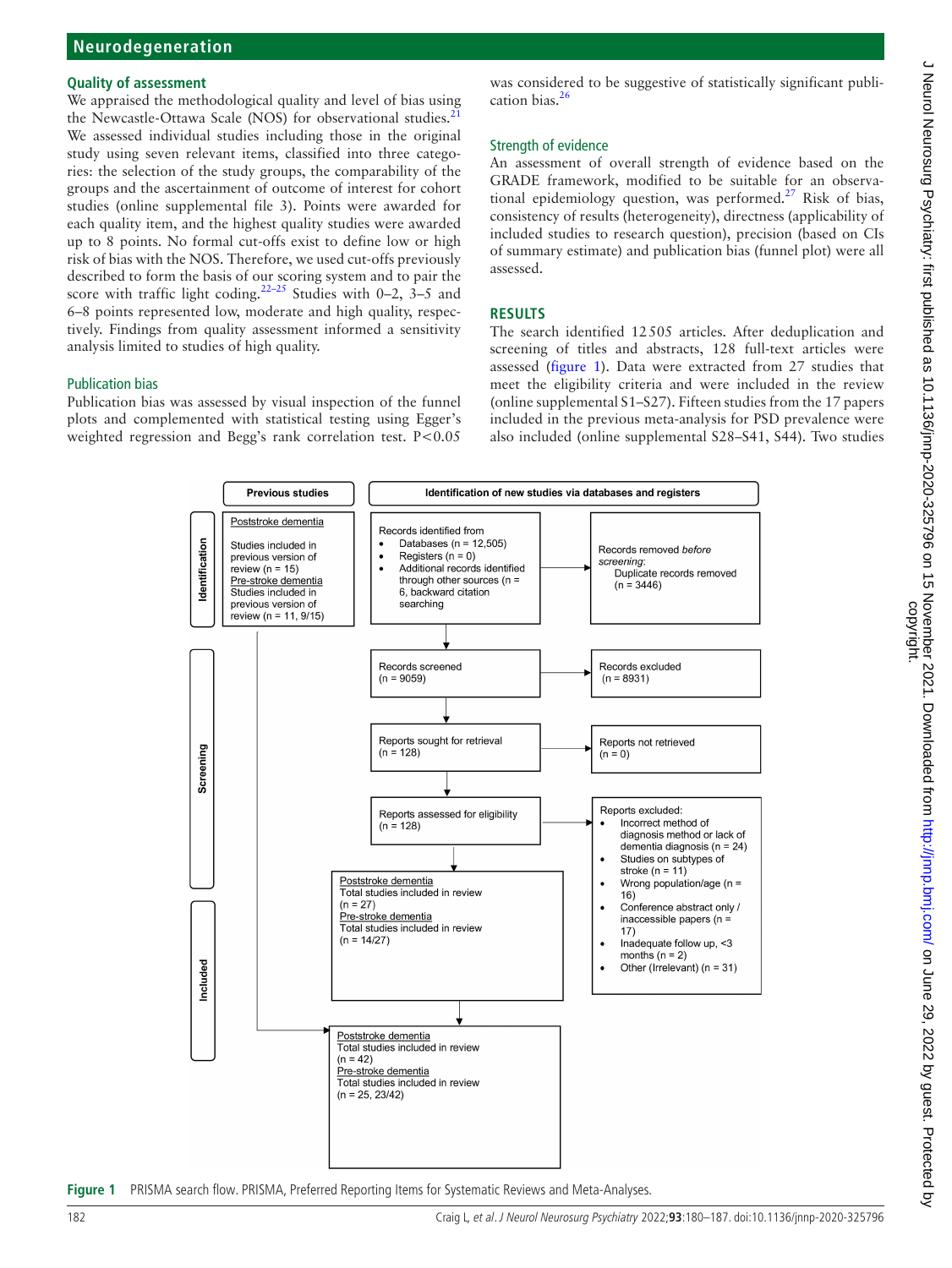were excluded due to the method of diagnosis, one study used a screening tool only [\(online supplemental S43](https://dx.doi.org/10.1136/jnnp-2020-325796)) and the other study, although included in the prestroke analysis, used medical records to identify patients with dementia after stroke [\(online](https://dx.doi.org/10.1136/jnnp-2020-325796)  [supplemental S42](https://dx.doi.org/10.1136/jnnp-2020-325796)).

### **Study characteristics**

The review included 44 studies conducted in the following countries: Africa (n=5), Europe (n=16), Americas (n=7), Asia  $(n=15)$  and Australasia  $(n=1)$ . The sample sizes ranged from 50 to 215118. The period of follow-up ranged from 3months to 25 years, with 3 months the modal follow-up time point  $(n=18)$ . The average age of participants ranged from 56 years to 79.9 years. Most studies used the DSM IV (n=16) ([online supple](https://dx.doi.org/10.1136/jnnp-2020-325796)[mental S4, S6-S10, S17, S20, S21, S25, S26, S36, S37, S39, S40,](https://dx.doi.org/10.1136/jnnp-2020-325796)  [S41\)](https://dx.doi.org/10.1136/jnnp-2020-325796) or the ICD-10 criteria (n=8) (online supplemental S11, [S12, S14, S15, S22, S27, S34, S35](https://dx.doi.org/10.1136/jnnp-2020-325796)). [Online supplemental table](https://dx.doi.org/10.1136/jnnp-2020-325796)  [S1](https://dx.doi.org/10.1136/jnnp-2020-325796) details the characteristics of the included studies.

# **PSD prevalence (excluding prestroke dementia): all timeframes**

Data on the prevalence of PSD excluding prestroke dementia regardless of timeframe were available for 24 hospital-based studies ([online supplemental S4, S5, S7, S9, S10, S13, S14, S16–](https://dx.doi.org/10.1136/jnnp-2020-325796) [S18, S20-S23, S25, S26, S28, S29, S31, S33–S35, S37, S44\)](https://dx.doi.org/10.1136/jnnp-2020-325796) and for 9 population-based studies ([online supplemental S1, S2, S6,](https://dx.doi.org/10.1136/jnnp-2020-325796)  [S11, S12, S15, S19, S24, S36](https://dx.doi.org/10.1136/jnnp-2020-325796)). The reported prevalence of PSD excluding prestroke dementia in the individual studies ranged from 2.6% to 39.2%. Based on the 33 studies included in the meta-analysis, the pooled prevalence was 16.5% (95% CI 10.4% to 25.1%). There were no statistically significant subgroup differences detected [\(table](#page-3-0) 1).

<span id="page-3-0"></span>

| <b>Table 1</b> Prevalence of poststroke dementia: results of the subgroup |
|---------------------------------------------------------------------------|
| analysis (all timeframes)                                                 |

| Subgroup (studies, n)                                                             | All timeframes                       |                                        |  |  |  |
|-----------------------------------------------------------------------------------|--------------------------------------|----------------------------------------|--|--|--|
|                                                                                   | Prevalence, % (95% CI), n<br>studies | Prevalence, % (95% CI),<br>n studies   |  |  |  |
|                                                                                   | Including prestroke<br>dementia*     | <b>Excluding prestroke</b><br>dementia |  |  |  |
| Study setting                                                                     |                                      |                                        |  |  |  |
| Hospital-based                                                                    | 24.0 (20.6 to 27.8), n=15            | 18.2 (10.6 to 29.5), n=24              |  |  |  |
| Population-based                                                                  | 11.1 (6.3 to 18.7), $n=2$            | 12.4 (4.9 to 28.2), $n=9$              |  |  |  |
|                                                                                   | $P = 0.004$                          | $P = 0.458$                            |  |  |  |
| Stroke type                                                                       |                                      |                                        |  |  |  |
| Recurrent stroke                                                                  | 41.7 (31.9 to 52.1), n=4             | 31.3 (13.9 to 56.4), $n=8$             |  |  |  |
| First-ever stroke                                                                 | 18.1 (13.3 to 24.0), n=5             | 14.4 (8.3 to 24.0), n=19               |  |  |  |
| Mixed population                                                                  | 23.8 (20.3 to 27.6), n=15            | 19.7 (10.6 to 33.6), n=14              |  |  |  |
|                                                                                   | $P = 0.000$                          | $P = 0.270$                            |  |  |  |
| Year of publication                                                               |                                      |                                        |  |  |  |
| <b>Historical</b>                                                                 | 27.1 (23.7 to 30.7), n=11            | 19.1 (8.9 to 36.3), n=10               |  |  |  |
| Contemporary                                                                      | 14.4 (11.3 to 18.3), n=6             | 15.1 (8.4 to 25.8), n=21               |  |  |  |
|                                                                                   | $P = 0.002$                          | $P = 0.620$                            |  |  |  |
| Level of income                                                                   |                                      |                                        |  |  |  |
| High                                                                              | 25.4 (21.2 to 30.0), n=11            | 12.8 (6.9 to 22.7), n=19               |  |  |  |
| High-middle                                                                       | 23.5 (15.3 to 35.4), n=2             | 19.8 (7.3 to 43.7), n=7                |  |  |  |
| Low-middle                                                                        | 14.9 (9.3 to 22.9), n=3              | 25.7 (9.9 to 52.1), n=7                |  |  |  |
| Low                                                                               | 10.0 (4.6 to 20.5), n=1              | No studies                             |  |  |  |
|                                                                                   | $P = 0.014$                          | $P = 0.414$                            |  |  |  |
| *The same study can appear in both inclusion and exclusion of prestroke dementia. |                                      |                                        |  |  |  |

Inclusion/exclusion prestroke dementia categories are not mutually exclusive.

<span id="page-3-1"></span>**Table 2** Prevalence of poststroke dementia: results of the subgroup analysis (1 year)

|                       | One year                        |                                        |  |  |
|-----------------------|---------------------------------|----------------------------------------|--|--|
|                       | Prevalence, % (95% CI)          | Prevalence, % (95% CI), n<br>studies   |  |  |
| Subgroup (studies, n) | Including prestroke<br>dementia | <b>Excluding prestroke</b><br>dementia |  |  |
| Stroke type*          |                                 |                                        |  |  |
| Recurrent stroke      | 33.4 (9.3 to 70.9), n=7         | 23.5 (12.7 to 39.1), n=1               |  |  |
| First-ever stroke     | 117.7 (6.1 to 41.9), $n=11$     | 1.0 (6.7 to 17.5), $n=2$               |  |  |
| Mixed population      | 28.6 (23.5 to 34.2), $n=5$      | 20.4 (4.1 to 60.4), $n=5$              |  |  |
|                       | $P = 0.000$                     | $P = 0.702$                            |  |  |

# **PSD prevalence (including prestroke dementia): all timeframes**

Data on the prevalence of PSD including prestroke dementia regardless of timeframe were available for 14 hospital-based studies [\(online supplemental S7, S8, S18, S21, S23, S28, S30–](https://dx.doi.org/10.1136/jnnp-2020-325796) [S32, S34, S37, S38, S40, S44\)](https://dx.doi.org/10.1136/jnnp-2020-325796) and for 2 population-based studies ([online supplemental S3 and S39](https://dx.doi.org/10.1136/jnnp-2020-325796)). The reported prevalence of PSD including prestroke dementia in the individual studies ranged from 8.4% to 41.5%. Based on the 17 studies including prestroke dementia, the pooled prevalence was 22.3% (95% CI 18.8% to 26.2%). Statistically significant subgroup differences were detected for setting  $(p=0.004)$ , stroke type (first vs recurrent) ( $p < 0.001$ ), year of publication ( $p = 0.002$ ) and income  $(p=0.014)$ .

# **PSD prevalence (excluding prestroke dementia): at year 1**

Data on the prevalence of PSD excluding prestroke dementia at 1year following stroke were available for 13 hospital-based studies ([online supplemental S4, S5, S10, S13, S14, S17, S20,](https://dx.doi.org/10.1136/jnnp-2020-325796) [S22, S25, S31, S33–S35\)](https://dx.doi.org/10.1136/jnnp-2020-325796) and for 3 population-based studies ([online supplemental S1, S6, S12](https://dx.doi.org/10.1136/jnnp-2020-325796)). The estimated prevalence of PSD in the first year after stroke ranged from 1.1% to 39.2%. Based on the 16 studies included in the meta-analysis, the pooled prevalence was 18.4% (95% CI 7.4 to 38.7). No statistically significant subgroup differences were detected [\(table](#page-3-1) 2).

## **PSD prevalence (including prestroke dementia): at year 1**

Data on the prevalence of PSD including prestroke dementia 1year after stroke were available for four hospital-based studies ([online supplemental S21, S30, S31 and S34\)](https://dx.doi.org/10.1136/jnnp-2020-325796) and for two population-based studies ([online supplemental S3, S40\)](https://dx.doi.org/10.1136/jnnp-2020-325796). The estimated prevalence of PSD in the first year after stroke ranged from 1.0% to 31.0%. Based on the six studies included in the meta-analysis, the pooled prevalence was 20.4% (95% CI 14.2 to 28.2). A statistically significant subgroup difference was detected for stroke type (first vs recurrent) (p<0.001) ([table](#page-3-1) 2).

The forest plots for the above meta-analyses are in [online](https://dx.doi.org/10.1136/jnnp-2020-325796) [supplemental figure S1–S8.](https://dx.doi.org/10.1136/jnnp-2020-325796)

# **Prestroke dementia**

The pooled prevalence for prestroke dementia was 7.6% (95% CI 4.0 to 14.0) ( $n=25$  studies). Data on the prevalence of prestroke dementia were available for 19 hospital-based studies ([online supplemental S5, S7-S10, S13, S14, S16, S18, S22, S25,](https://dx.doi.org/10.1136/jnnp-2020-325796) [S28, S31, S34, S35, S37, S38, S40, S41](https://dx.doi.org/10.1136/jnnp-2020-325796)) and 6 population-based studies [\(online supplemental S6, S12, S19, S36, S42, S45\)](https://dx.doi.org/10.1136/jnnp-2020-325796). Thirteen of the 19 hospital-based studies obtained rates of prestroke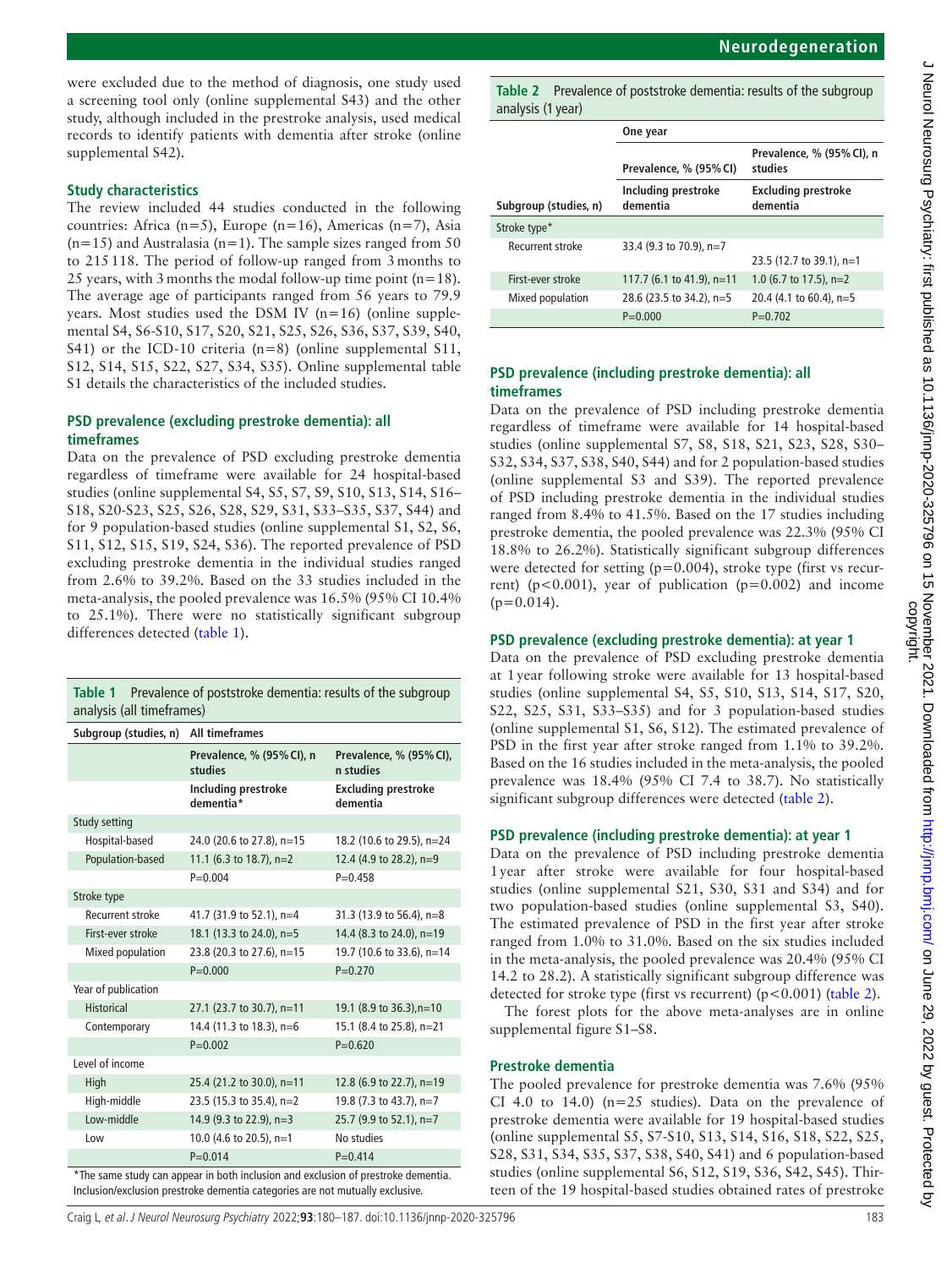dementia at an interview with an informant using the Informant Questionnaire on Cognitive Decline in the Elderly questionnaire. The population-based studies used a variety of methods, such as review of medical records and premorbid assessment of cognition. Eight hospital-based studies assessed all patients who had a stroke on admission to hospital, nine assessed only those patients who survived to follow-up and two studies assessed patients at admission and at follow-up. All population-based studies assessed prestroke dementia before or shortly after stroke.

# PSD prevalence by timeframe since stroke

The studies were classified into the following timeframes: baseline to 3 months, 6 months, 12–18 months, 2–5 years and greater than 6years. The pooled prevalence increased from 19.1% at 3months to 19.8% at 6months and was then lower for each of the later time points [\(online supplemental figure S9](https://dx.doi.org/10.1136/jnnp-2020-325796)).

## Quality assessment

Thirty-two studies were categorised as high quality and ten studies were categorised as moderate quality. The majority of studies were assessed to have a truly or somewhat representative cohort. Most studies had no age criteria, with a mean age >60 years apart from two studies [\(online supplemental S6 and S16](https://dx.doi.org/10.1136/jnnp-2020-325796)). Studies provided detailed descriptions such as vascular risk factors of the cohort and scored at least 1 point for the comparability section of the NOS. The prevalence estimate appeared lower in high-quality studies than in moderate-quality studies, both for studies that excluded prestroke dementia (15.3% (7.9%–27.9%) vs 20.6% (13.7%–29.7%)) and studies that included prestroke dementia (21.3% (17.2%–26.2%) vs 25.4% (22.6%–28.4%)) [\(table](#page-4-0) 3).

## Sensitivity analysis

Eight studies were considered to be outliers and were removed from the analysis [\(online supplemental S1, S2, S4, S10, S12,](https://dx.doi.org/10.1136/jnnp-2020-325796)  [S17, S26, S44](https://dx.doi.org/10.1136/jnnp-2020-325796)), which reduced the prevalence to 15.6% (95% CI 14.0% to 17.3%) for studies excluding prestroke dementia and to 21.4% (95% CI 18.2% to 25.0%) for studies including prestroke dementia. Small or large sample sizes [\(online supple](https://dx.doi.org/10.1136/jnnp-2020-325796)[mental S12 and S17](https://dx.doi.org/10.1136/jnnp-2020-325796)) and no specific timeframe for dementia assessment post stroke ([online supplemental S1, S2\)](https://dx.doi.org/10.1136/jnnp-2020-325796) are likely to be some of the reasons for these outlying results. This reduction of less than 1% indicates that the analysis was robust when outlier studies were removed. Ten studies considered to be of moderate quality were removed from the analysis ([online supplemental S1,](https://dx.doi.org/10.1136/jnnp-2020-325796)  [S2, S9, S11, S15, S16, S30, S31, S38, S44](https://dx.doi.org/10.1136/jnnp-2020-325796)). This reduced the prevalence by 1% for studies excluding prestroke dementia and by 0.9% for studies including prestroke dementia, respectively, indicating that the analysis was robust to the removal of studies of moderate quality [\(online supplemental table S2](https://dx.doi.org/10.1136/jnnp-2020-325796)).

## Publication bias

The funnel plot analysis suggests publication bias for studies excluding prestroke dementia. For the rank correlation test, Kendall's tau is −0.28 with one-tailed p=0.01. For Egger's test, the intercept is 4.36, with a 95% CI from −4.56 to 13.3, and one-tailed  $p=0.16$ . The funnel plot analysis suggests publication bias for studies including prestroke dementia. For the rank correlation test, Kendall's tau is −0.29 with one-tailed p=0.05. For Egger's test, the intercept is −3.83, with a 95% CI from −7.81 to 0.13 and one-tailed p=0.03 [\(online supplemental](https://dx.doi.org/10.1136/jnnp-2020-325796)  [figures S10,S11\)](https://dx.doi.org/10.1136/jnnp-2020-325796).

<span id="page-4-0"></span>

| Study, year                       | <b>Selection</b>     | Comparability   | Outcome        | Total<br>score |
|-----------------------------------|----------------------|-----------------|----------------|----------------|
| Akinyemi et al, 2014 S8           | 3                    | 1               | 2              | 6              |
| Alteri et al, 2004 s27            | 3                    | 2               | 3              | 8              |
| Arauz et al, 2014 S9              | $\overline{2}$       | 1               | $\overline{2}$ | 5              |
| Assayag et al, 2017 S26           | 3                    | 1               | 3              | 7              |
| Barba et al, 2000 S28             | 3                    | 1               | $\overline{2}$ | 6              |
| Caratozzolo et al, 2016 S10       | 3                    | 1               | 3              | 7              |
| Censori et al, 1996 S29           | 3                    | 1               | $\overline{2}$ | 6              |
| Clark et al, 2018 S11             | 3                    | 0               | 2              | 5              |
| Corraini et al, 2017 S12          | 3                    | $\overline{2}$  | 3              | 8              |
| Das et al, 2013 S3                | 3                    | 1               | 3              | 7              |
| De Konnig et al, 1998 S30         | $\overline{2}$       | 1               | $\overline{2}$ | 5              |
| De Konnig et al, 2005 S31         | 3                    | 0               | 2              | 5              |
| Delgado et al, 2010 S13           | 3                    | 1               | $\overline{2}$ | 6              |
| Desmond et al, 2000 S32           | 3                    | 2               | 3              | 8              |
| Gorelick et al, 1993 S44          | $\overline{2}$       | $\overline{2}$  | $\overline{2}$ | 6              |
| Gur et al, 1994 S33               | 3                    | 1               | 3              | 7              |
| Henon et al, 2001 S34             | 3                    | $\overline{2}$  | 3              | 8              |
| Ihle-Hansen et al, 2010 S14       | 3                    | 1               | 3              | 7              |
| Inzitari et al. 1998 S35          | 3                    | 1               | 3              | 7              |
| Kase et al, 1998 S36              | 3                    | 2               | 3              | 8              |
| Khedr et al. 2000 S16             | $\overline{2}$       | 1               | $\overline{2}$ | 5              |
| Kim et al, 2017 S15               | 3                    | 0               | 2              | 5              |
| Klimkowitz et al, 2002 S37        | 3                    | $\overline{2}$  | 1              | 6              |
| Kokmen et al, 1996 S42            | 2                    | 1               | 2              | 5              |
| Kumutpongpanich et al,<br>2017 S5 | 3                    | 1               | 3              | 7              |
| Mehrabian et al, 2015 S17         | 3                    | 1               | 2              | 6              |
| Ojagbemi et al, 2017 S18          | 3                    | 1               | 2              | 6              |
| Pendlebury, 2019 S6               | 3                    | 1               | 3              | 7              |
| Pohjavaara et al, 1997 S38        | $\overline{2}$       | 1               | 2              | 5              |
| Portegies et al, 2016 S19         | 3                    | 1               | 3              | 7              |
| Qu et al, 2015 S1                 | 3                    | 1               | $\overline{2}$ | 5              |
| Renjen et al, 2015 S20            | 3                    | 0               | 3              | 6              |
| Sarfo et al, 2017 S21             | 3                    | $\overline{2}$  | 3              | 8              |
| Selim et al, 2009 S22             | 3                    | 1               | 3              | 7              |
| Srikanth et al, 2004 S39          | $\overline{2}$       | $\overline{2}$  | 3              | 7              |
| Surawan et al, 2018 S4            | 3                    | 1               | 3              | 7              |
| Tang et al, 2004 S40              | 3                    | 1               | 2              | 6              |
| Tang et al, 2017 S23              | 2                    | 1               | 3              | 6              |
| Tu et al, 2013 S24                | 3                    | 1               | $\overline{2}$ | 6              |
| Yang et al, 2015 S25              | 3                    | 2               | 3              | 8              |
| Yu et al, 2013 S7                 | 3                    | 1               | $\overline{2}$ | 6              |
| Zhang et al, 2017 S2              | 3                    | 1               | 1              | 5              |
| Zhou et al, 2004 S41              | 3                    | 2               | 2              | 7              |
|                                   | <b>Cut-off score</b> |                 |                |                |
| Group                             | Good                 | <b>Moderate</b> | Poor           |                |
| Selection                         | 3                    | 2               | 1              |                |
| Comparability                     | $\overline{2}$       | 1               | 0              |                |
| Outcome                           | 3                    | 2               | 1              |                |
| <b>Total points</b>               | $\geq 6$             | 5               | $\leq 4$       |                |

# Strength of evidence (GRADE)

The overall strength of evidence for our estimate of dementia prevalence was graded as low due to a high risk of bias and inconsistency (observational heterogeneous studies), publication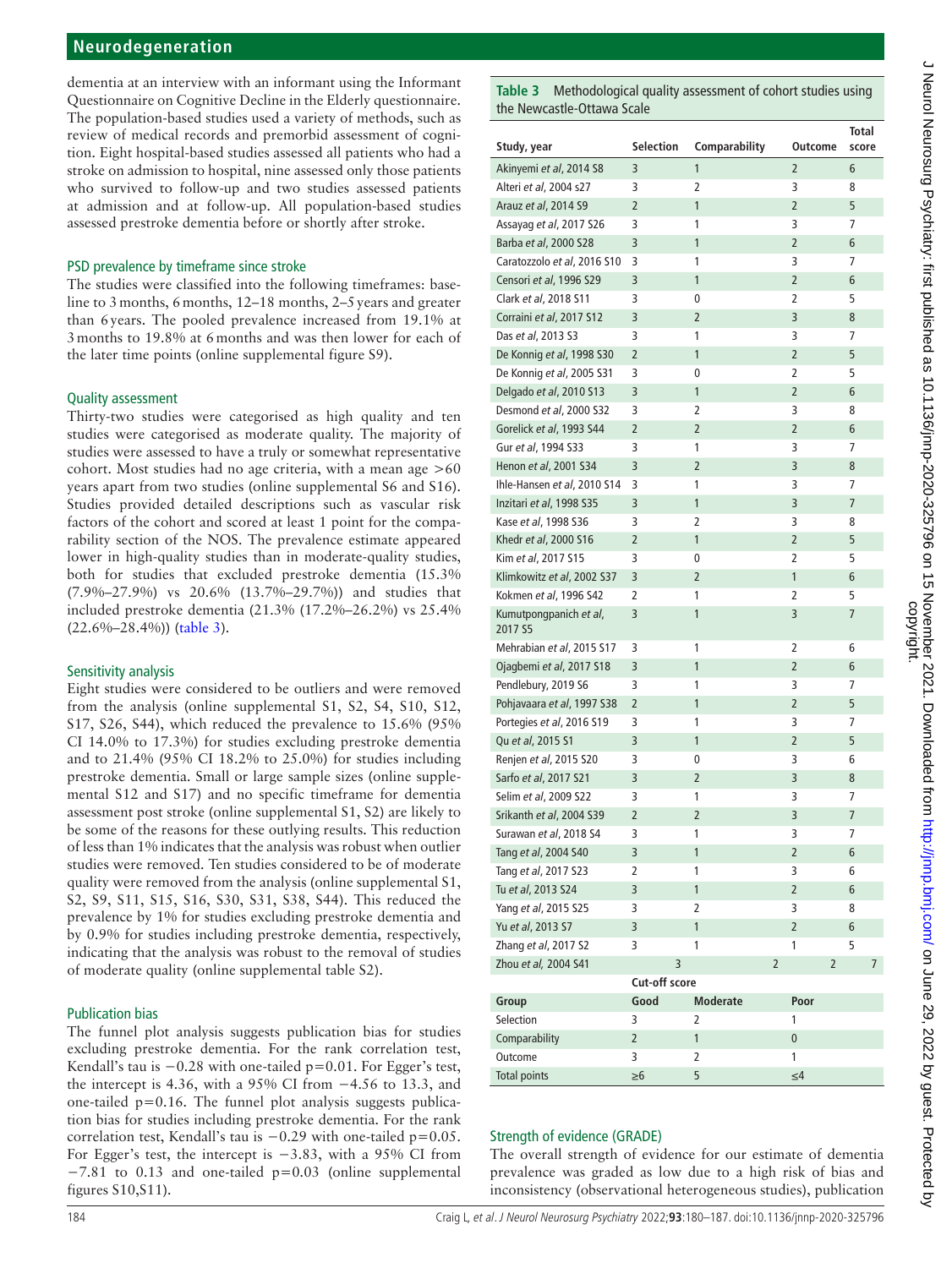bias and imprecise overall estimate (wide CIs) ([online supple](https://dx.doi.org/10.1136/jnnp-2020-325796)[mental table S3](https://dx.doi.org/10.1136/jnnp-2020-325796)).

### Meta-regression

There was no significant relationship between the log event rate for dementia prevalence and year of recruitment of the study for studies excluding prestroke dementia (slope coefficient  $(SE)=0.03$  (0.025), p=0.18). There was a significant relationship between the log event rate for dementia occurrence and year of recruitment of the study for studies including prestroke dementia (slope coefficient  $(SE) = -0.05$  (0.01), p=0.0000). There was no significant association between study quality and year of study recruitment (coefficient=−0.095, p=0.55) [\(online](https://dx.doi.org/10.1136/jnnp-2020-325796)  [supplemental figures S12 and S13](https://dx.doi.org/10.1136/jnnp-2020-325796)).

#### **DISCUSSION**

This quantitative synthesis of 44 studies suggests that approximately one in five of all stroke survivors have dementia. Risk appears substantial and front-loaded following stroke, with 1-year prevalence similar to the estimate for dementia at any time point. For this update, we found new evidence that allowed us to offer greater precision in estimates than in previous reviews. Some of our findings confirm the results from other analyses, for example, the rates of PSD were highest in the hospital-based studies of recurrent stroke.<sup>[3](#page-6-2)</sup> Other findings are unique to our analyses, for example, the apparent decrease in estimates of allcause PSD over time.

The primary aim of this review was to provide a pooled prevalence of PSD and not to examine any relationships between PSD and demographic factors, vascular risk factors or stroke characteristics such as stroke severity. However, through various subgroup analyses we explored factors that may contribute to the high prevalence of PSD. Inclusion of prestroke dementia consistently increased estimates of PSD and emphasises the importance of considering the prestroke state when assessing stroke survivors. Recurrent stroke substantially increased PSD, a finding in keeping with other reviews. Several mechanisms may explain this, including the cumulative impact of neurological insult, underlying cerebrovascular disease or common risk factors.<sup>28–30</sup> Other sources of heterogeneity relating to casemix and study setting were explored; however, no single factor explained the differences in estimates for studies that excluded prestroke dementia.

Dementia is a progressive condition, yet in our analysis as the length of time between the stroke event and assessment increased, the prevalence of PSD showed a modest decrease. Attrition due to mortality is one plausible explanation. In addition, immediately after the stroke event, there are dynamic changes in cognition and attempts at early assessment may overestimate dementia. It is recommended that any formal diagnosis of dementia is not made until several months after the index stroke.<sup>31</sup> These estimates of PSD at fixed time points after stroke provide information that can be used for clinical benchmarking, epidemiology and public health messaging.

Our analysis of temporal change in reports of dementia prevalence suggested no change in incident dementia post stroke, but a decrease in PSD when prestroke dementia was included. The factors underlying this are currently not clear.<sup>[32](#page-6-23)</sup> One plausible explanation is that raised awareness and improved access to diagnosis<sup>33</sup> have increased the rates of dementia diagnosed before or at the time of the stroke, with a subsequent decrease in poststroke diagnosis. Decreases in all-cause dementia incidence in industrialised countries may also be relevant. Alternatively, it

has been speculated that the incidence of vascular dementia may have reduced, supported by the improvement in vascular care.<sup>3</sup> Although our meta-regression analyses indirectly support this view, caution needs to be drawn when interpreting the causal implications of these analyses. The age-specific risk of all-cause prevalence in the USA and Europe has declined by about 20% per decade since late 1990s.<sup>35 36</sup> Other factors will also be important and may become more important in the future, for example, improvements in recognition and diagnosis of dementia and increased survival of patients who had a stroke who are at higher risk of developing dementia. For these reasons, it seems prudent to continue to monitor the incidence and prevalence of PSD. In this regard, we look forward to the results of large observational cohorts that are designed to address the interplay of stroke, dementia and vascular disease.<sup>37</sup>

#### **Strengths and weaknesses of this review**

We followed best practice in evidence synthesis and made use of tools such as risk of bias assessment and GRADE to frame our results. There has been a substantial increase in research around stroke and cognition. To keep the review focused and manageable, we limited it to dementia diagnosis, rather than less well-defined syndromes such as poststroke cognitive impairment. A distinct review investigating the prevalence of cognitive impairment no dementia (CIND) has been previously conducted and revealed that in the first year post stroke one in four people present with CIND.<sup>38</sup> The authors also highlighted that there was significant variation in how the CIND was operationalised, such as the use of different cut-offs for impairment and the use of functional criteria. PSD rather than other cognitive syndromes seems to have the greatest influence on overall prog-nosis following stroke.<sup>[39](#page-7-4)</sup> Age is the most important risk factor for dementia<sup>40</sup> so stratifying the analysis by age groups may have explained the variation in prevalence estimates between the studies. We did not include studies where the primary population of interest was intracerebral haemorrhage, subarachnoid haemorrhage or traumatic brain injury as all these groups have distinct cognitive recovery profiles and combining the various groups may explain conflicting results in previous research ([online supplemental S6 and S8](https://dx.doi.org/10.1136/jnnp-2020-325796)).

### **Areas of future research**

This review has highlighted some important methodological limitations which could be used to inform recommendations for the conduct of future primary research studies in this area, for example, a more inclusive inclusion criteria to overcome the potential underestimation of the prevalence of dementia after stroke. Differing approaches to diagnosis of the dementia syndrome were evident across the papers included in our review. There is ongoing work to standardise diagnosis, such as the consensus statement produced by the Vascular Impair-ment of Cognition Classification study group.<sup>[9](#page-6-25)</sup> A recommendation based on this review is for researchers to adopt a standard process or to describe the steps used to diagnose PSD. This would improve the internal and external validity of future observational studies and raise potential for inclusion in future meta-analyses.

Cognitive impairment is associated with increased mortality and morbidity, which can lead to sizeable loss at follow-up impacting of the measurable risk of dementia after stroke. Therefore, future research studies should employ alternative strategies to follow-up and the use of face-to-face assessment such as telephone/video assessment, home visits and postal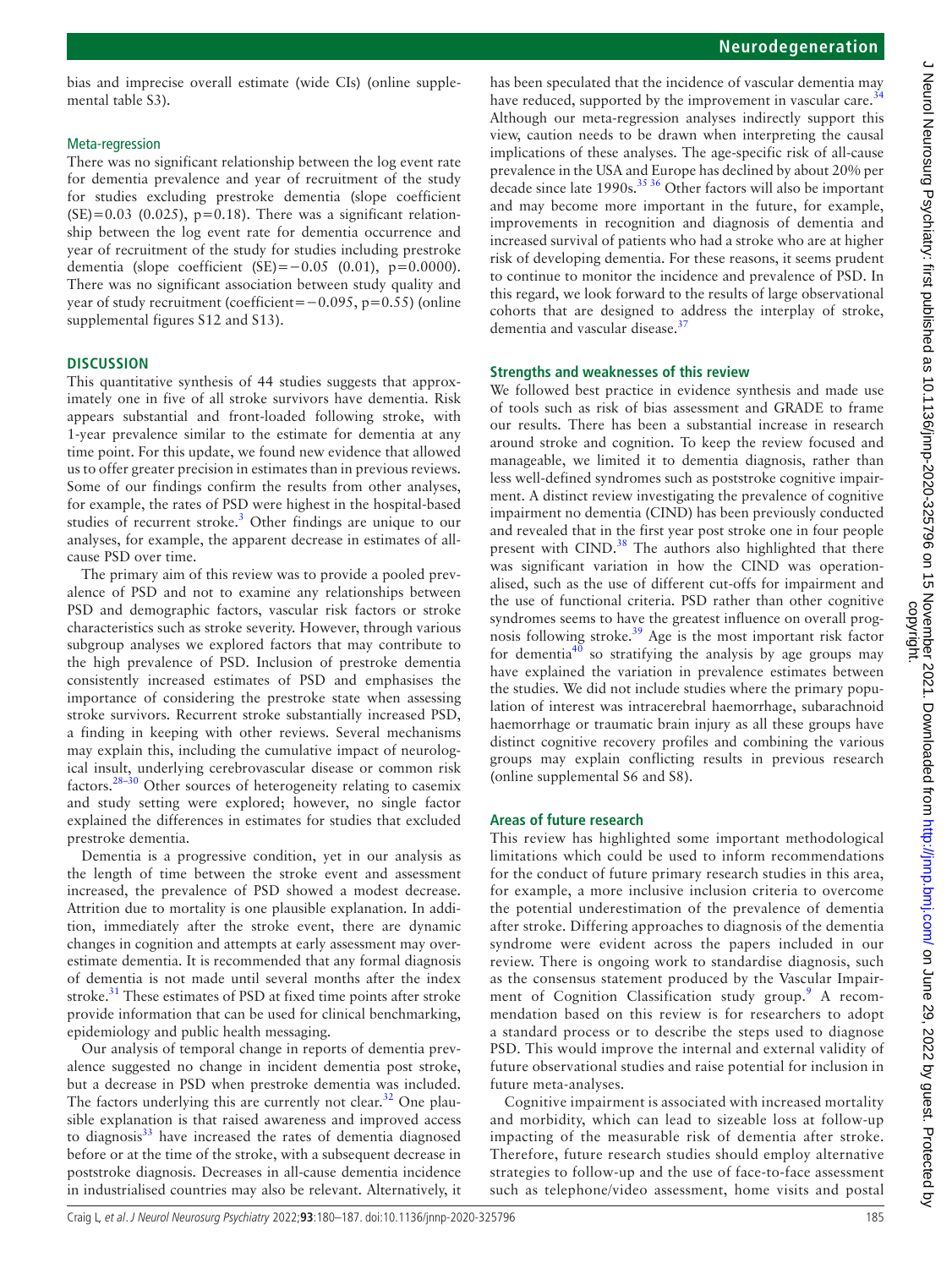surveys. Furthermore, while the focus of this review was dementia following stroke, there is a need for more epidemiological data on the cognitive consequences of stroke that do not meet the criteria for dementia.

### **Implications for research and practice**

Our estimates of prevalence allow projections for the future burden of PSD to design appropriate health policy, that is, the allocation of healthcare resources.<sup>41</sup> Our findings highlight the need for greater engagement between stroke and dementia care. We would hope that our data on prevalence of PSD highlight the importance of this condition among policy makers, healthcare professionals and the public. Our estimates can be used for planning research, for example, in planning the sample size of a future interventional trial.

# **CONCLUSION**

At all points in the stroke journey, in all healthcare settings and in all countries of the world, PSD is one of the most common complications of stroke. Certain factors were associated with higher prevalence, for example, inclusion of people with prestroke dementia and recurrent stroke, but even when these factors were not present the prevalence remained substantial.

#### **Twitter** Terence J Quinn [@DrTerryQuinn](https://twitter.com/DrTerryQuinn)

**Contributors** ZLH and TZY extracted data from included papers. Decisions were cross-checked with TJQ at screening for exclusion and data extraction stages. LEC conducted quality assessment and all analyses. LEC wrote the first draft of the paper with contributions from ZLH, TZY, TJQ and JW. All authors read and approved the final manuscript.

**Funding** JW receives funding from the UK Dementia Research Institute (which is funded by DRI, funded by the UK Medical Research Council, Alzheimer's Society and Alzheimer's Research UK), the Fondation Leducq (16 CVD 05) and the British Heart Foundation (RE/18/5/34216).

**Competing interests** None declared.

**Patient consent for publication** Not required.

**Provenance and peer review** Not commissioned; externally peer reviewed.

**Supplemental material** This content has been supplied by the author(s). It has not been vetted by BMJ Publishing Group Limited (BMJ) and may not have been peer-reviewed. Any opinions or recommendations discussed are solely those of the author(s) and are not endorsed by BMJ. BMJ disclaims all liability and responsibility arising from any reliance placed on the content. Where the content includes any translated material, BMJ does not warrant the accuracy and reliability of the translations (including but not limited to local regulations, clinical guidelines, terminology, drug names and drug dosages), and is not responsible for any error and/or omissions arising from translation and adaptation or otherwise.

**Open access** This is an open access article distributed in accordance with the Creative Commons Attribution Non Commercial (CC BY-NC 4.0) license, which permits others to distribute, remix, adapt, build upon this work non-commercially, and license their derivative works on different terms, provided the original work is properly cited, appropriate credit is given, any changes made indicated, and the use is non-commercial. See: <http://creativecommons.org/licenses/by-nc/4.0/>.

#### **ORCID iDs**

Louise Craig<http://orcid.org/0000-0003-0057-1949> Joanna Wardlaw <http://orcid.org/0000-0002-9812-6642> Terence J Quinn <http://orcid.org/0000-0003-1401-0181>

## **REFERENCES**

- <span id="page-6-0"></span>1 Pollock A, St George B, Fenton M, et al. Top 10 research priorities relating to life after stroke-consensus from stroke survivors, caregivers, and health professionals. [Int J](http://dx.doi.org/10.1111/j.1747-4949.2012.00942.x)  [Stroke](http://dx.doi.org/10.1111/j.1747-4949.2012.00942.x) 2014;9:313–20.
- <span id="page-6-1"></span>2 Savva GM, Stephan BCM, Alzheimer's Society Vascular Dementia Systematic Review Group. Epidemiological studies of the effect of stroke on incident dementia: a systematic review. [Stroke](http://dx.doi.org/10.1161/STROKEAHA.109.559880) 2010;41:e41-6.
- <span id="page-6-2"></span>3 Pendlebury ST, Rothwell PM. Prevalence, incidence, and factors associated with pre-stroke and post-stroke dementia: a systematic review and meta-analysis. [Lancet](http://dx.doi.org/10.1016/S1474-4422(09)70236-4)  [Neurol](http://dx.doi.org/10.1016/S1474-4422(09)70236-4) 2009;8:1006–18.
- <span id="page-6-3"></span>4 Eskes GA, Lanctôt KL, Herrmann N, et al. Canadian stroke best practice recommendations: mood, cognition and fatigue following stroke practice guidelines. [Int J Stroke](http://dx.doi.org/10.1111/ijs.12557) 2015;10:1130-40.
- <span id="page-6-4"></span>5 Royal College of Physicians. National clinical guideline for stroke. 5th edn, 2016.
- <span id="page-6-5"></span>6 Bath PM, Scutt P, Blackburn DJ, et al. Intensive versus guideline blood pressure and lipid lowering in patients with previous stroke: main results from the pilot 'prevention of decline in cognition after stroke trial' (PODCAST) randomised controlled trial. [PLoS](http://dx.doi.org/10.1371/journal.pone.0164608)  [One](http://dx.doi.org/10.1371/journal.pone.0164608) 2017;12:e0164608.
- <span id="page-6-12"></span>7 Sun J-H, Tan L, Yu J-T. Post-stroke cognitive impairment: epidemiology, mechanisms and management. [Ann Transl Med](http://dx.doi.org/10.3978/j.issn.2305-5839.2014.08.05) 2014;2:80.
- <span id="page-6-6"></span>8 Mijajlović MD, Pavlović A, Brainin M, et al. Post-stroke dementia - a comprehensive review. [BMC Med](http://dx.doi.org/10.1186/s12916-017-0779-7) 2017;15:11.
- <span id="page-6-25"></span>9 Skrobot OA, Black SE, Chen C, et al. Progress toward standardized diagnosis of vascular cognitive impairment: guidelines from the vascular impairment of cognition classification consensus study. [Alzheimers Dement](http://dx.doi.org/10.1016/j.jalz.2017.09.007) 2018;14:280–92.
- <span id="page-6-7"></span>10 Rothwell PM, Coull AJ, Giles MF. Change in stroke incidence, mortality, case-fatality, severity, and risk factors in Oxfordshire, UK from 1981 to 2004 (Oxford vascular study). Lancet 2004;363:1925–33.
- 11 Rothwell PM, Coull AJ, Silver LE, et al. Population-based study of event-rate, incidence, case fatality, and mortality for all acute vascular events in all arterial territories (Oxford vascular study). [Lancet](http://dx.doi.org/10.1016/S0140-6736(05)67702-1) 2005;366:1773–83.
- <span id="page-6-8"></span>12 Feigin VL, Krishnamurthi RV, Parmar P, et al. Update on the global burden of ischemic and hemorrhagic stroke in 1990-2013: the GBD 2013 study. [Neuroepidemiology](http://dx.doi.org/10.1159/000441085) 2015;45:161–76.
- <span id="page-6-9"></span>13 Béjot Y, Aboa-Eboulé C, Durier J, et al. Prevalence of early dementia after first-ever stroke: a 24-year population-based study. **[Stroke](http://dx.doi.org/10.1161/STROKEAHA.110.595553) 2011**;42:607-12.
- <span id="page-6-10"></span>14 Moher D, Liberati A, Tetzlaff J, et al. Preferred reporting items for systematic reviews and meta-analyses: the PRISMA statement. [Open Med](http://www.ncbi.nlm.nih.gov/pubmed/21603045) 2009;3:e123-30.
- <span id="page-6-11"></span>15 American Psychiatric Association. Diagnostic and statistical manual of mental disorders: DSM-5, 2013.
- 16 Hénon H, Pasquier F, Leys D. Poststroke dementia. [Cerebrovasc Dis](http://dx.doi.org/10.1159/000092923) 2006;22:61-70.
- <span id="page-6-13"></span>17 Higgins JPT, Thomas J, Chandler J. Cochrane Handbook for systematic reviews of interventions version 6.0, 2019.
- <span id="page-6-14"></span>18 The World Bank. Available: [https://datatopics.worldbank.org/world-development](https://datatopics.worldbank.org/world-development-indicators/stories/the-classification-of-countries-by-income.html)[indicators/stories/the-classification-of-countries-by-income.html](https://datatopics.worldbank.org/world-development-indicators/stories/the-classification-of-countries-by-income.html) [Accessed 2 Dec 2020].
- <span id="page-6-15"></span>19 Viechtbauer W, Cheung MW-L. Outlier and influence diagnostics for meta-analysis. [Res Synth Methods](http://dx.doi.org/10.1002/jrsm.11) 2010;1:112–25.
- <span id="page-6-16"></span>20 Bown MJ, Sutton AJ. Quality control in systematic reviews and meta-analyses. Eur J [Vasc Endovasc Surg](http://dx.doi.org/10.1016/j.ejvs.2010.07.011) 2010;40:669–77.
- <span id="page-6-17"></span>21 et alWells GA, Shea B, O'Connell D. The Newcastle-Ottawa scale (NOS) for assessing the quality of nonrandomised studies in meta-analyses, 2008. Available: [http://www.](http://www.ohri.ca/programs/clinical_) [ohri.ca/programs/clinical\\_](http://www.ohri.ca/programs/clinical_)
- <span id="page-6-18"></span>22 Catalá-López F, Hutton B, Page MJ, et al. Risk of mortality among children, adolescents, and adults with autism spectrum disorder or attention deficit hyperactivity disorder and their first-degree relatives: a protocol for a systematic review and meta-analysis of observational studies. [Syst Rev](http://dx.doi.org/10.1186/s13643-017-0581-9) 2017;6:189.
- 23 Tekelab T, Akibu M, Tagesse N, et al. Neonatal mortality in Ethiopia: a protocol for systematic review and meta-analysis. [Syst Rev](http://dx.doi.org/10.1186/s13643-019-1012-x) 2019;8:103.
- 24 Zulkipli MS, Dahlui M, Jamil Nor'ashikin, Na J, et al. The association between obesity and dengue severity among pediatric patients: a systematic review and meta-analysis. [PLoS Negl Trop Dis](http://dx.doi.org/10.1371/journal.pntd.0006263) 2018;12:e0006263.
- 25 McPheeters ML, Kripalani S, Peterson NB, et al. Closing the quality gap: revisiting the state of the science (Vol. 3: quality improvement interventions to address health disparities). [Evid Rep Technol Assess](http://www.ncbi.nlm.nih.gov/pubmed/24422952) 2012:1-475.
- <span id="page-6-19"></span>26 Egger M, Davey Smith G, Schneider M, et al. Bias in meta-analysis detected by a simple, graphical test. **[BMJ](http://dx.doi.org/10.1136/bmj.315.7109.629)** 1997;315:629-34.
- <span id="page-6-20"></span>27 Guyatt GH, Oxman AD, Vist GE, et al. GRADE: an emerging consensus on rating quality of evidence and strength of recommendations. [BMJ](http://dx.doi.org/10.1136/bmj.39489.470347.AD) 2008;336:924-6.
- <span id="page-6-21"></span>28 Pantoni L, Basile AM, Pracucci G, et al. Impact of age-related cerebral white matter changes on the transition to disability -- the LADIS study: rationale, design and methodology. [Neuroepidemiology](http://dx.doi.org/10.1159/000081050) 2005;24:51–62.
- 29 Iadecola C, Park L, Capone C. Threats to the mind: aging, amyloid, and hypertension. [Stroke](http://dx.doi.org/10.1161/STROKEAHA.108.533638) 2009;40:S40–4.
- 30 Inzitari D, Pracucci G, Poggesi A, et al. Changes in white matter as determinant of global functional decline in older independent outpatients: three year follow-up of LADIS (leukoaraiosis and disability) study cohort. [BMJ](http://dx.doi.org/10.1136/bmj.b2477) 2009;339:b2477.
- <span id="page-6-22"></span>31 Cerasuolo JO, Azarpazhooh MR, Kapral MK, et al. Evidence of concomitantly increasing stroke and dementia prevalence among those 80 years and older in Ontario, Canada, 2003-04 to 2012-13. [Can. J. Neurol. Sci.](http://dx.doi.org/10.1017/cjn.2018.347) 2019;46:105–7.
- <span id="page-6-23"></span>32 Pase MP, Satizabal CL, Seshadri S. Role of improved vascular health in the declining incidence of dementia. [Stroke](http://dx.doi.org/10.1161/STROKEAHA.117.013369) 2017;48:2013–20.
- <span id="page-6-24"></span>33 Robinson L, Tang E, Taylor J-P. Dementia: timely diagnosis and early intervention. [BMJ](http://dx.doi.org/10.1136/bmj.h3029) 2015;350:h3029.